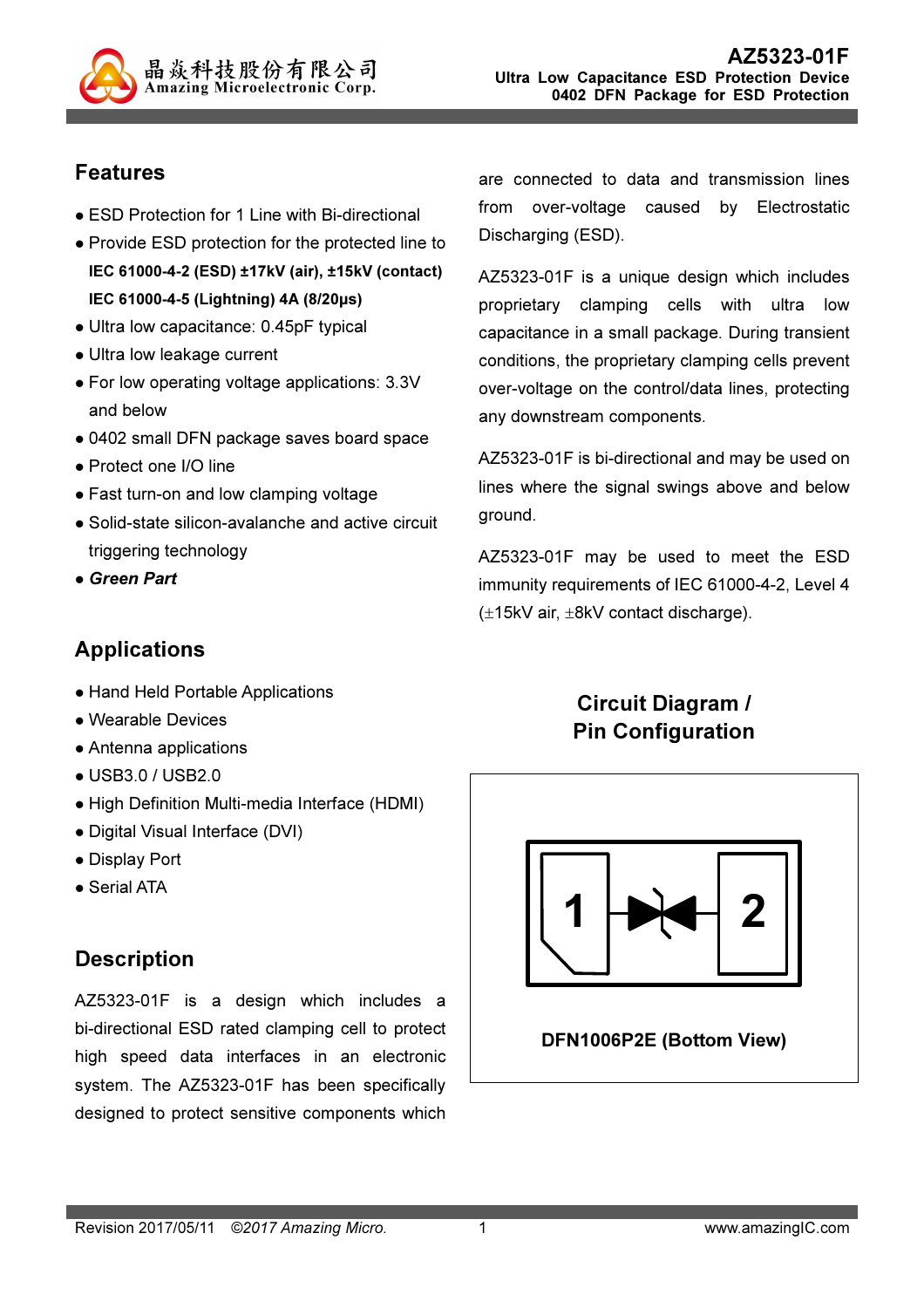

#### SPECIFICATIONS

| <b>ABSOLUTE MAXIMUM RATINGS</b>         |                                |                 |              |
|-----------------------------------------|--------------------------------|-----------------|--------------|
| <b>PARAMETER</b>                        | <b>SYMBOL</b>                  | <b>RATING</b>   | <b>UNITS</b> |
| Peak Pulse Current ( $tp = 8/20\mu s$ ) | <b>I</b> <sub>PP</sub>         | 4               | A            |
| <b>Operating DC Voltage</b>             | $V_{DC}$                       | ±3.6            | V            |
| ESD per IEC 61000-4-2 (Air)             |                                | ±17             | kV           |
| ESD per IEC 61000-4-2 (Contact)         | $V_{ESD}$                      | ±15             | kV           |
| <b>Lead Soldering Temperature</b>       | ${\mathsf T}_{\text{\rm SOL}}$ | 260 (10 sec.)   | $^{\circ}C$  |
| <b>Operating Temperature</b>            | $\mathsf{T}_{\mathsf{OP}}$     | $-55$ to $+85$  | $^{\circ}C$  |
| Storage Temperature                     | ${\mathsf T}_{\text{STO}}$     | $-55$ to $+150$ | °C           |

| <b>ELECTRICAL CHARACTERISTICS</b>               |                      |                                                                  |             |                 |            |              |
|-------------------------------------------------|----------------------|------------------------------------------------------------------|-------------|-----------------|------------|--------------|
| <b>PARAMETER</b>                                | <b>SYMBOL</b>        | <b>CONDITIONS</b>                                                | <b>MINI</b> | <b>TYP</b>      | <b>MAX</b> | <b>UNITS</b> |
| Stand-Off Voltage                               | $V_{RWM}$            | T=25 $\degree$ C.                                                | $-3.3$      |                 | 3.3        | $\vee$       |
| Leakage Current                                 | $I_{\text{Leak}}$    | $V_{RWM} = \pm 3.3V$ , T=25 °C.                                  |             |                 | 0.1        | μA           |
| Breakdown Voltage                               | $V_{BV}$             | $I_{\text{BV}}$ = 1mA, T=25 °C.                                  | 4.5         |                 | 8.5        | $\vee$       |
| <b>ESD Clamping</b><br>Voltage (Note 1)         | $V_{\text{clamp}}$   | IEC 61000-4-2 +8kV ( $I_{TLP}$ =<br>16A), Contact mode, T=25 °C. |             | 12 <sup>2</sup> |            | $\vee$       |
| <b>ESD Dynamic</b><br><b>Turn-on Resistance</b> | $R_{\text{dynamic}}$ | IEC 61000-4-2 0~+8kV,<br>T=25 °C, Contact mode.                  |             | 0.3             |            | $\Omega$     |
| Input Capacitance                               | $C_{IN}$             | $V_R = \pm 1.65V$ , f = 1MHz,<br>T=25 $\mathrm{^{\circ}C}$ .     |             | 0.45            | 0.55       | pF           |

Note 1: ESD Clamping Voltage was measured by Transmission Line Pulsing (TLP) System.

TLP conditions:  $Z_0$ = 50 $\Omega$ ,  $t_p$ = 100ns,  $t_r$ = 1ns.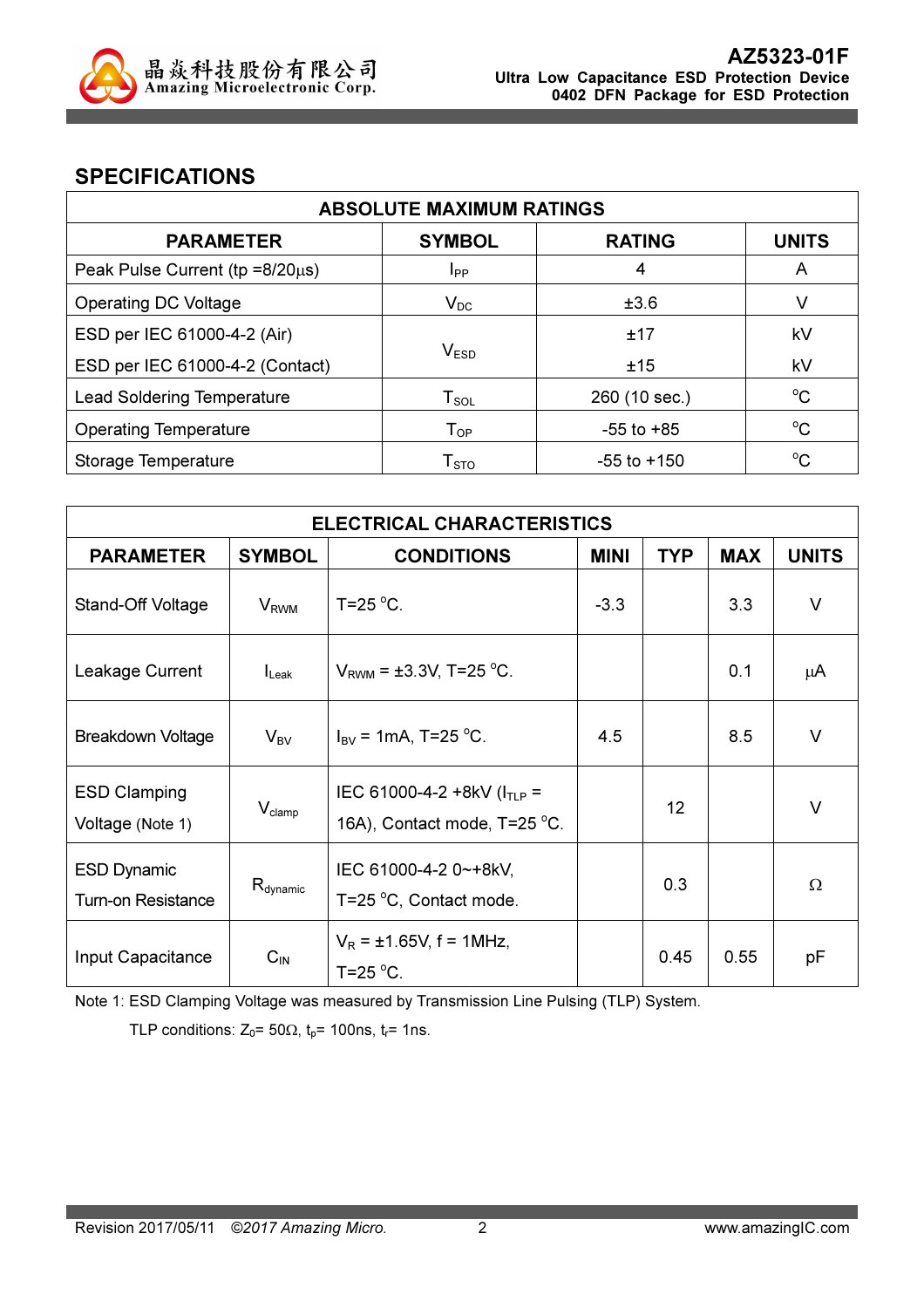

# Typical Characteristics



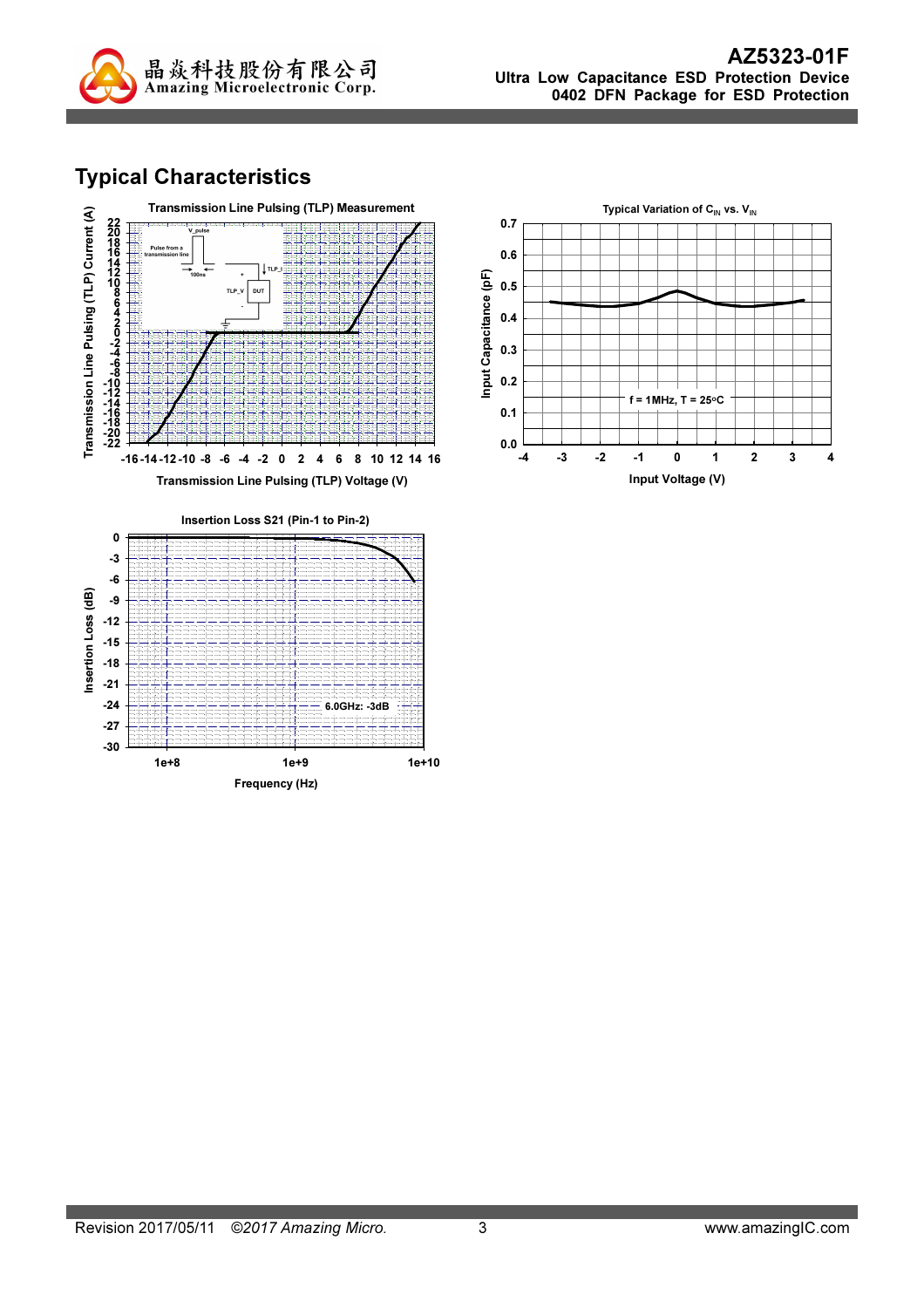

## Applications Information

The AZ5323-01F is designed to protect one line against System ESD pulse by clamping it to an acceptable reference. It provides bi-directional protection.

The usage of the AZ5323-01F is shown in Fig. 1. Protected line, such as data line, control line, or power line, is connected at pin 1. The pin 2 is connected to a ground plane on the board. In order to minimize parasitic inductance in the board traces, all path lengths connected to the pins of AZ5323-01F should be kept as short as possible.

In order to obtain enough suppression of ESD induced transient, good circuit board is critical. Thus, the following guidelines are recommended:

- Minimize the path length between the protected lines and the AZ5323-01F.
- Place the AZ5323-01F near the input terminals or connectors to restrict transient coupling.
- The ESD current return path to ground should be kept as short as possible.
- Use ground planes whenever possible.
- NEVER route critical signals near board edges and near the lines which the ESD transient easily injects to.



Fig. 1 ESD protection scheme by using AZ5323-01F.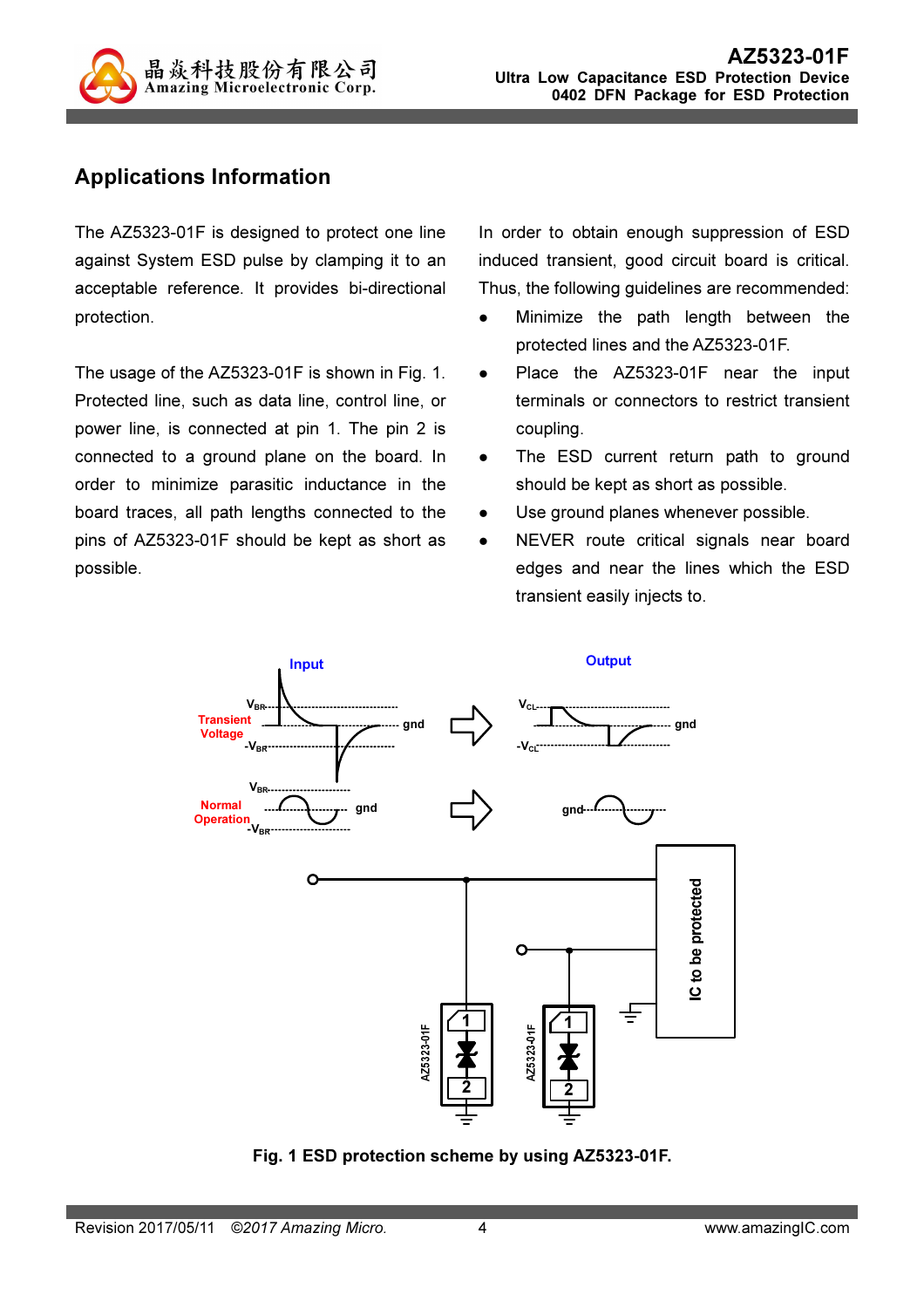

#### Mechanical Details



| Symbol | <b>Millimeters</b> |      | <b>Inches</b> |       |  |
|--------|--------------------|------|---------------|-------|--|
|        | min                | max  | min           | max   |  |
| A      | 0.95               | 1.05 | 0.037         | 0.041 |  |
| в      | 0.55               | 0.65 | 0.022         | 0.026 |  |
| C      | 0.45               | 0.60 | 0.018         | 0.024 |  |
| D      | 0.45               |      |               | 0.018 |  |
| E      | 0.20               | 0.30 | 0.008         | 0.012 |  |
| F      | 0.45               | 0.55 | 0.018         | 0.022 |  |



#### (Unit: mm)

This LAND LAYOUT is for reference purposes only. Please consult your manufacturing partners to ensure your company's PCB design guidelines are met.

## MARKING CODE

Notes:

LAND LAYOUT



Top View

| <b>Part Number</b>              | <b>Marking Code</b> |
|---------------------------------|---------------------|
| AZ5323-01F.R7GR<br>(Green Part) |                     |

Note : Green means Pb-free, RoHS, and Halogen free compliant.